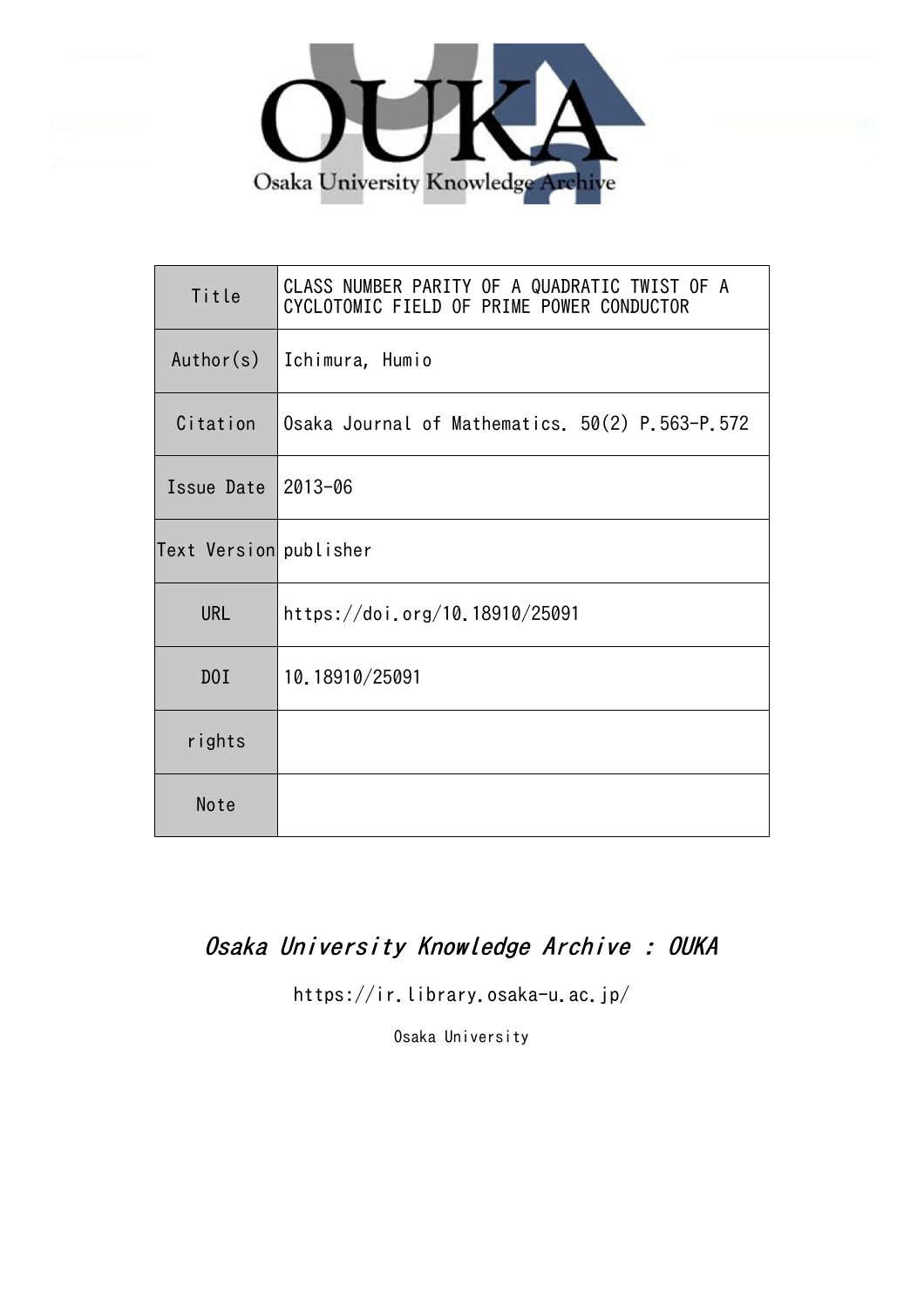# **CLASS NUMBER PARITY OF A QUADRATIC TWIST OF A CYCLOTOMIC FIELD OF PRIME POWER CONDUCTOR**

HUMIO ICHIMURA

(Received March 23, 2011, revised October 5, 2011)

# **Abstract**

Let p be a fixed odd prime number and  $K_n$  the  $p^{n+1}$ -st cyclotomic field. For a fixed integer  $d \in \mathbb{Z}$  with  $\sqrt{d} \notin K_0$ , denote by  $L_n$  the imaginary quadratic subextension of the biquadratic extension  $K_n(\sqrt{d})/K_n^+$  with  $L_n \neq K_n$ . Let  $h_n^*$  and  $h_n^-$  be the relative class numbers of  $K_n$  and  $L_n$ , respectively. We give an explicit constant  $n_d$ depending on *p* and *d* such that (i) for any integer  $n \ge n_d$ , the ratio  $h_n^-/h_{n-1}^-$  is odd if and only if  $h_n^*/h_{n-1}^*$  is odd and (ii) for  $1 \le n < n_d$ ,  $h_n^-/h_{n-1}^-$  is even.

## **1. Introduction**

Let *p* be a fixed odd prime number. Let  $K_n = Q(\zeta_{p^{n+1}})$  be the  $p^{n+1}$ -st cyclotomic field for an integer  $n \geq 0$ , and  $K_{\infty} = \bigcup_{n} K_n$ . Let  $d \in \mathbb{Z}$  be a fixed integer with  $\sqrt{d} \notin K_0$ . We denote by  $L_n$  the imaginary quadratic subextension of the biquadratic extension  $K_n(\sqrt{d})/K_n^+$  with  $L_n \neq K_n$ . Here,  $K^+$  denotes the maximal real subfield of an imaginary abelian field *K*. When  $d < 0$ , we have  $L_n = K_n^+(\sqrt{d})$ . We call  $L_n$  the quadratic twist of  $K_n$  associated to the integer *d*. The extension  $L_{\infty} = \bigcup_n L_n$  is the cyclotomic  $\mathbb{Z}_p$ -extension over  $L_0$  with the *n*-th layer  $L_n$ . We call  $L_\infty/L_0$  the quadratic twist of the cyclotomic  $\mathbb{Z}_p$ -extension  $K_\infty/K_0$  associated to *d*. Let  $h_n^*$  and  $h_n^-$  be the relative class numbers of  $K_n$  and  $L_n$ , respectively. It is known and easy to show that  $h_{n-1}^*$  (resp.  $h_{n-1}^-$ ) divides  $h_n^*$  (resp.  $h_n^-$ ) using class field theory. The parity of  $h_0^*$ behaves rather irregularly when *p* varies (see a table in Schoof [6]). However, it is recently shown that when  $p \le 509$ , the ratio  $h_n^*/h_{n-1}^*$  is odd for all  $n \ge 1$  ([3, Theorem 2]). And it might be possible that the ratio is odd for any prime *p* and any  $n \geq 1$ . The purpose of this paper is to study the parity of the ratio  $h_n^{-}/h_{n-1}^{-}$  of the quadratic twist  $L_n$ . We already know that  $h_n^-/h_{n-1}^-$  is odd for sufficiently large *n* by a theorem of Washington [8] on the non-*p*-part of the class number in a cyclotomic  $\mathbb{Z}_p$ -extension. Denote by  $S = S_d$  the set of prime numbers  $l \neq p$  which ramify in  $Q(\sqrt{d})/Q$ . The set *S* is non-empty as  $\sqrt{d} \notin K_0$ . We define an integer  $n_d \geq 1$  by

$$
n_d = \max\{\operatorname{ord}_p(l^{p-1} - 1) \mid l \in S\},\
$$

<sup>2010</sup> Mathematics Subject Classification. Primary 11R18; Secondary 11R23.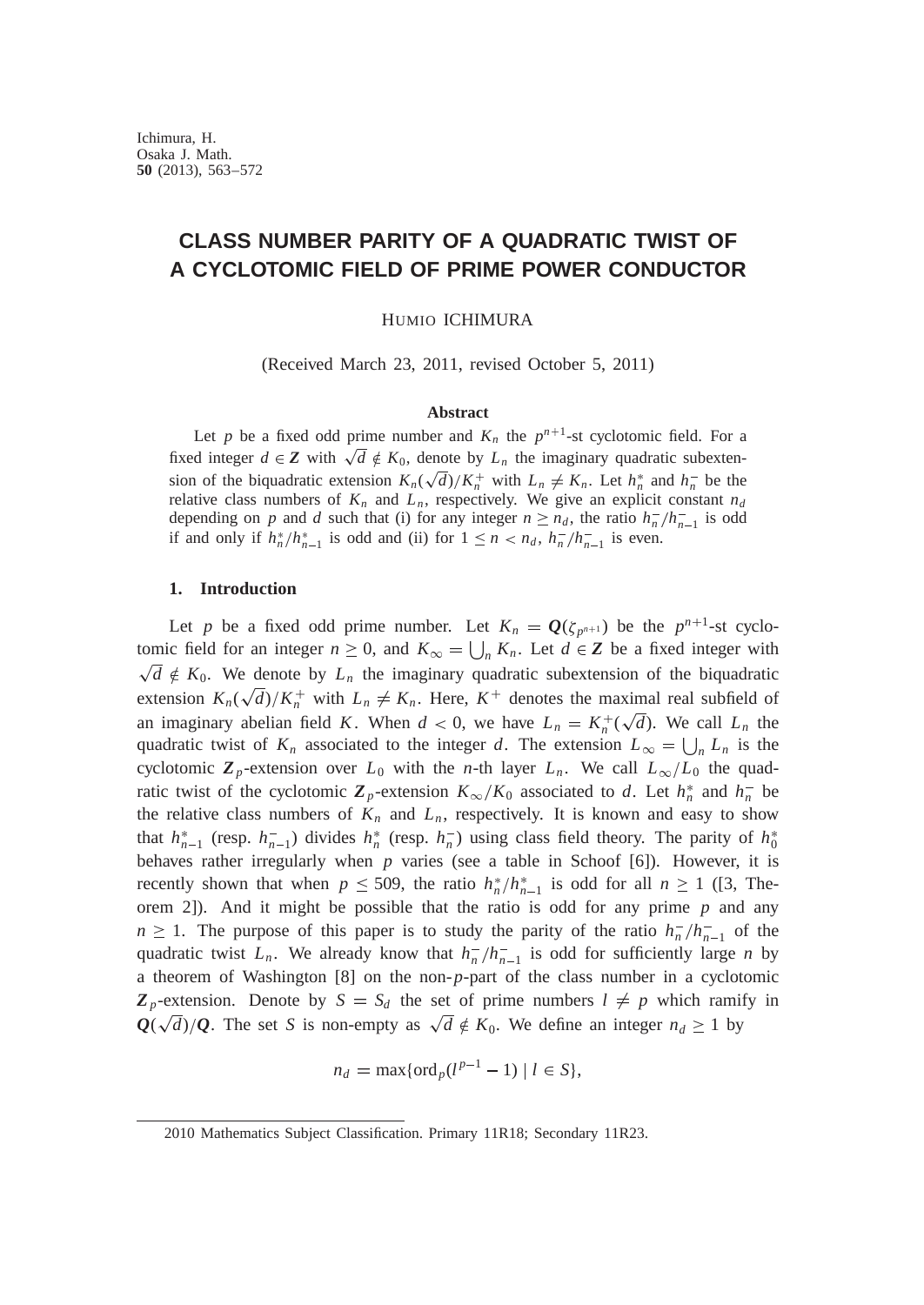where  $\text{ord}_p(*)$  is the normalized *p*-adic additive valuation. The following is the main theorem of this paper.

**Theorem 1.** *Under the above setting*, *the following assertions hold.* (I) When  $n \geq n_d$ , the ratio  $h_n^-/h_{n-1}^-$  is odd if and only if  $h_n^*/h_{n-1}^*$  is odd. (II) *When*  $n_d \geq 2$  *and*  $1 \leq n < n_d$ , *the ratio*  $h_n^-/h_{n-1}^-$  *is even.* 

From Theorem 1 and [3, Theorem 2], we immediately obtain the following:

**Corollary 1.** *Under the above setting, let p be an odd prime number with*  $p \leq$ 509. Then the ratio  $h_n^-/h_{n_d-1}^-$  is odd for all  $n \ge n_d$ .

This corollary, though given in a very special setting, is an explicit version of the above mentioned theorem of Washington. In [4], we showed Theorem 1 when  $d = -1$  and  $L_n = K_n^+(\sqrt{-1})$  using some results of cyclotomic Iwasawa theory. In this paper, we prove Theorem 1 by using a main theorem of Conner and Hurrelbrink [1, Theorem 2.3].

REMARK. When  $p \equiv 1 \mod 4$  (resp.  $p \equiv 3 \mod 4$ ), we can show that two integers  $d_1$  and  $d_2$  give the same twist  $L_\infty/L_0$  of  $K_\infty/K_0$  if and only if  $d_2 = d_1x^2$  or  $d_2 = pd_1x^2$  (resp.  $d_2 = -pd_1x^2$ ) for some  $x \in \mathbf{Q}^\times$ . Hence, the set  $S_d$  and the integer  $n_d$  depend only on the twist  $L_\infty/L_0$  and not on the choice of *d*.

### **2. Exact hexagon of Conner and Hurrelbrink**

In this section, we recall the exact hexagon of Conner and Hurrelbrink. Let *k* be an imaginary abelian field with 2-power degree, and *F* a real abelian field with  $2 \nmid [F \cdot Q]$ . We put  $K = kF$ , and

$$
G = \text{Gal}(K/k) = \text{Gal}(K^+/k^+) = \text{Gal}(F/Q).
$$

For a number field *N*, let  $A_N$  be the 2-part of the ideal class group of *N*,  $\mathcal{O}_N$  the ring of integers, and  $E_N = \mathcal{O}_N^{\times}$  the group of units of *N*. The groups  $A_K$  and  $E_K$  are naturally regarded as modules over  $Gal(K/K^+)$  and at the same time as those over G. For a  $Gal(K/K^+)$ -module X, denote by  $H^i(X) = H^i(K/K^+;X)$  the Tate cohomology group with  $i = 0, 1$ . When  $X = A_K$  or  $E_K$ , the group  $H^i(X)$  is also regarded as *G*-modules. In [1, Theorem 2.3], Conner and Hurrelbrink introduced the following exact hexagon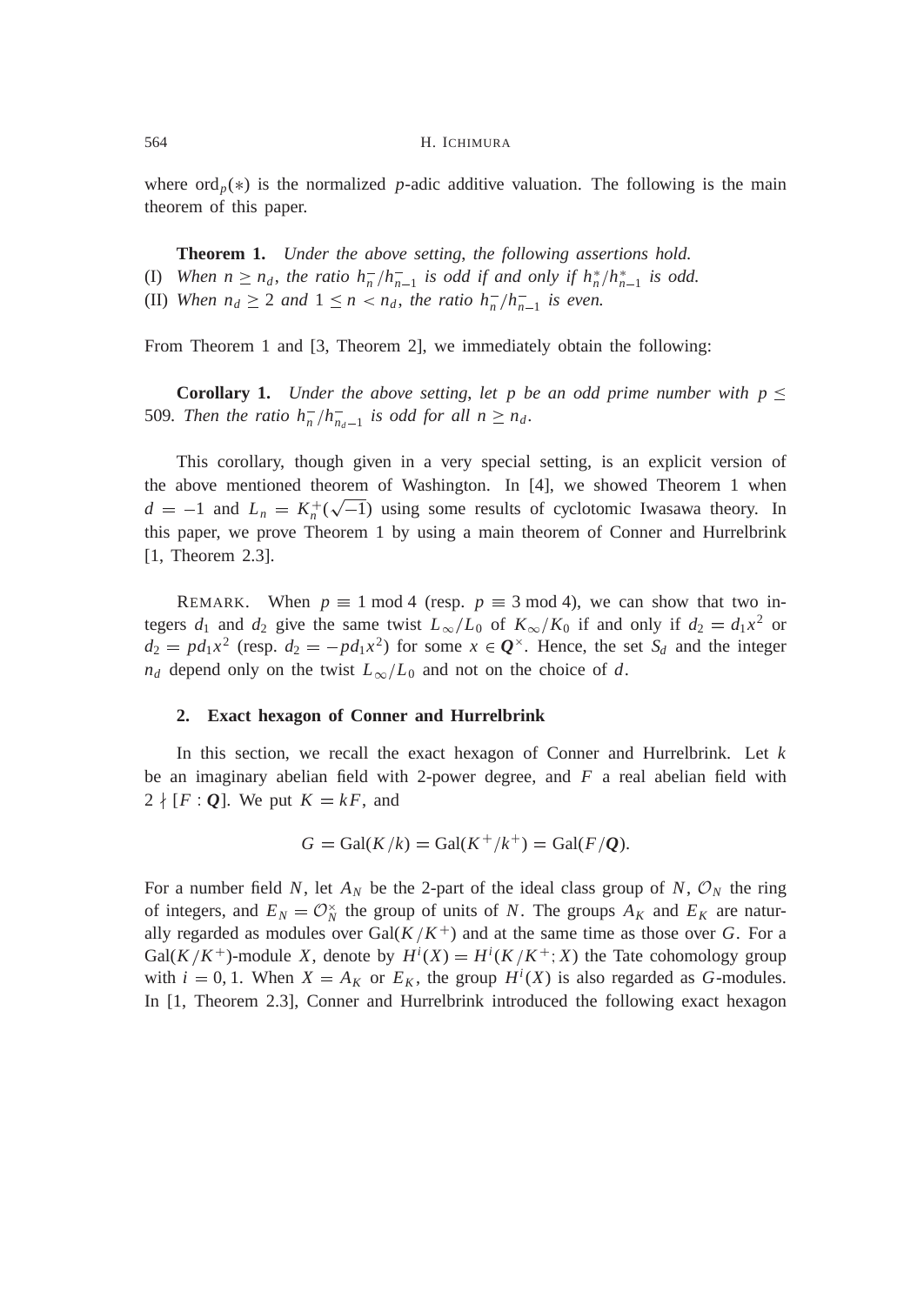of *G*-modules to study the 2-part of the class number of a relative quadratic extension.



Here,  $R^{i}(K)$  is a certain *G*-module associated to  $K/K^{+}$  defined in [1]. We describe the *G*-module structure of  $R^i(K)$  following [1]. Let  $T_f$  be the set of prime ideals  $\wp$ of  $k^+$  for which a prime ideal  $\mathfrak{P}$  of  $K^+$  over  $\wp$  ramifies in K. Let  $T_\infty$  be the set of infinite prime divisors of  $k^+$ . We put  $T = T_f \cup T_\infty$ . For each  $v \in T$ , let  $G_v \subseteq G$  be the decomposition group of v at  $K^+/k^+$ . When v is an infinite prime, the group  $G_v$ is trivial. We define *G*-modules  $\Omega_f$  and  $\Omega_\infty$  by

$$
\Omega_f = \bigoplus_{\wp \in T_f} \mathbf{F}_2[G/G_{\wp}] \quad \text{and} \quad \Omega_{\infty} = \bigoplus_{v \in T_{\infty}} \mathbf{F}_2[G/G_v] = \bigoplus_{v \in T_{\infty}} \mathbf{F}_2[G],
$$

respectively, where  $F_2 = \mathbb{Z}/2\mathbb{Z}$  is the finite field with two elements. (When  $T_f$  is empty,  $\Omega_f = \{0\}$  by definition.) For each prime divisor w of  $K^+$  with the restriction  $w_{k^+} \in T$  and an element  $x \in (K^+)^{\times}$ , we put  $\iota_w(x) = 0$  or 1 according as  $x \in N(K_w^{\times})$ or not. Here,  $K_w$  is the completion of K at the unique prime divisor of K over w and  $N = N_{K/K^+}$  is the norm map. For  $g \in G$  and  $x \in (K^+)^{\times}$ , we see that

$$
t_{w^g}(x) = t_w(x^{g^{-1}})
$$

by local class field theory. For a prime ideal  $\mathfrak{P}$  of  $K^+$  with  $\mathfrak{P} \cap k^+ \in T_f$ , let  $\mathfrak{P}$  be the unique prime ideal of *K* over  $\mathfrak{P}$ . For an ideal  $\mathfrak{A}$  of *K*, writing  $\mathfrak{A} = \mathfrak{P}^e \mathfrak{B}$  with an integer *e* and an ideal  $\mathfrak{B}$  relatively prime to  $\mathfrak{P}$ , we put ord $\mathfrak{P}(\mathfrak{A}) = e$ .

We denote by  $I(K)$  the group of (fractional) ideals of  $K$ . Let  $X$  be the subgroup of  $I(K)$  consisting of ideals  $\mathfrak A$  with  $\mathfrak A^J = \mathfrak A$ . Here, *J* is the complex conjugation acting on several objects associated to  $K$ . Let  $X_0$  be the subgroup of  $X$  consisting of ideals  $\mathfrak{A} \in I(K)$  with  $\mathfrak{A} = x \mathfrak{B}^{1+J}$  for some  $x \in (K^+)^{\times}$  and  $\mathfrak{B} \in I(K)$ . The *G*-module  $R^1(K)$ is isomorphic to the quotient  $X/X_0$ . For this, see the lines 1–2 from the bottom of p. 6 and Lemma 2.1 of [1]. For each prime ideal  $\wp \in T_f$ , we fix a prime ideal  $\mathfrak P$  of  $K^+$  over  $\wp$ . From the argument in [1, §5], we obtain the following isomorphism of *G*-modules:

(2) 
$$
R^1(K) \cong \Omega_f
$$
;  $\mathfrak{A}X_0 \to \bigoplus_{\wp \in T_f} \left( \sum_{\bar{g}} \text{ord}_{\mathfrak{P}^g}(\mathfrak{A}) \bar{g} \right),$ 

where  $\bar{g}$  (with  $g \in G$ ) runs over the quotient  $G/G_{\varphi}$ .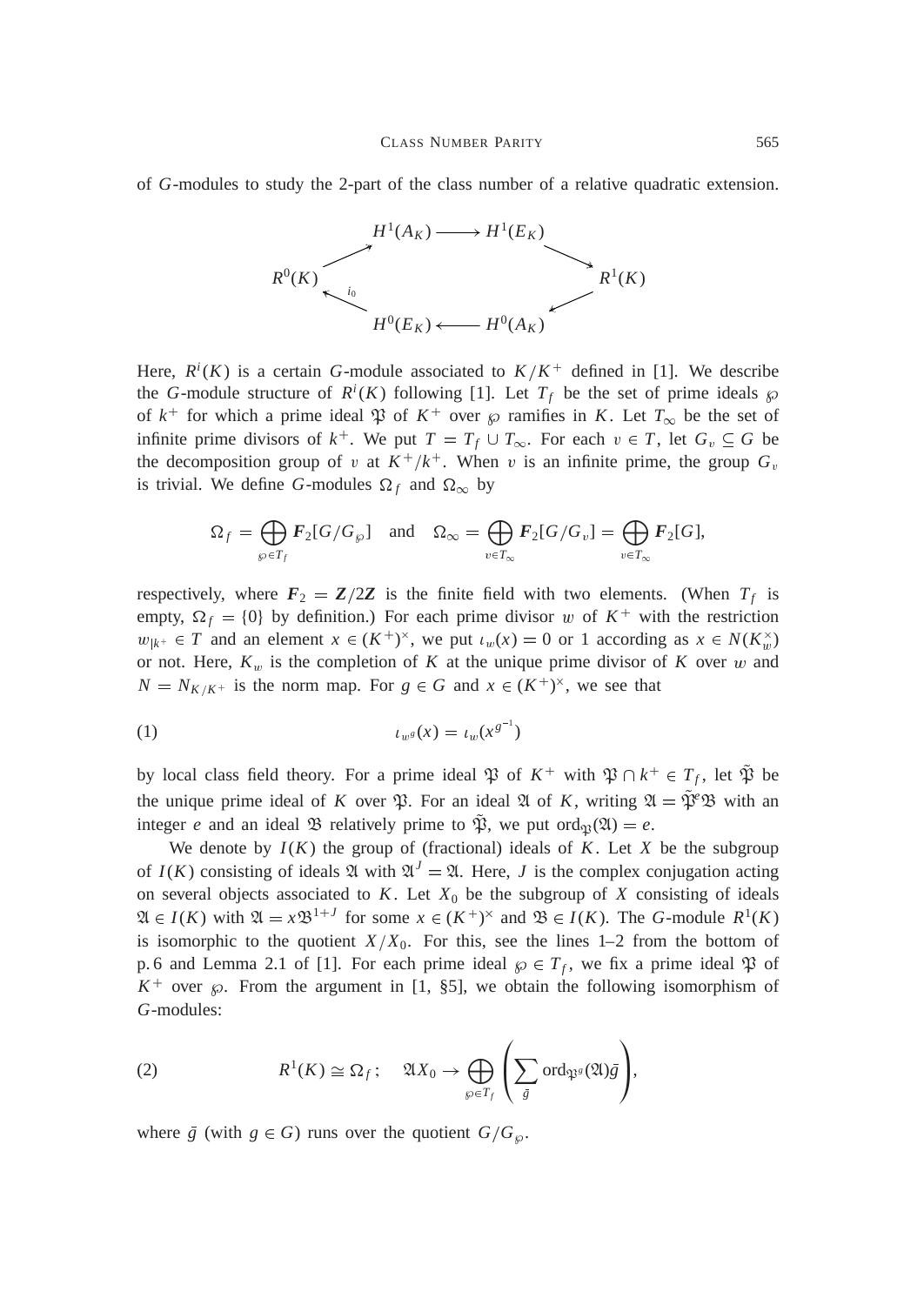Let *Y* be the subgroup of the multiplicative group  $(K^+)^{\times} \times I(K)$  consisting of pairs  $(x, \mathfrak{A})$  with  $x\mathfrak{A}^{1+J} = \mathcal{O}_K$ . Let  $Y_0$  be the subgroup of *Y* consisting of pairs  $(N(y), y^{-1}\mathfrak{B}^{1-J})$ with  $y \in K^{\times}$  and  $\mathfrak{B} \in I(K)$ . By definition,  $R^0(K) = Y/Y_0$ . We denote by  $[x, \mathfrak{A}] \in R^0(K)$ the class containing  $(x, \mathfrak{A})$ . The map  $i_0$  in the hexagon is defined by

$$
i_0: H^0(E_K) = E_{K^+}/N(E_K) \to R^0(K); \quad [\epsilon] \to [\epsilon, \mathcal{O}_K]
$$

with  $\epsilon \in E_{K^+}$ . For each  $v \in T_{\infty}$ , we fix a prime divisor  $\tilde{v}$  of  $K^+$  over v. Using (1), we observe that the homomorphisms

$$
\alpha_{\infty} : (K^+)^{\times} \to \Omega_{\infty}; \quad x \to \bigoplus_{v \in T_{\infty}} \left( \sum_{g \in G} \iota_{\tilde{v}^g}(x)g \right)
$$

 $\sim$ 

11 and 12 and 12

and

$$
\alpha_f \colon (K^+)^{\times} \to \Omega_f; \quad x \to \bigoplus_{\wp \in T_f} \left( \sum_{\bar{g}} \iota_{\mathfrak{P}^g}(x) \bar{g} \right)
$$

are compatible with the action of *G*. Further,  $\alpha_{\infty}$  is nothing but the "sign" map. From the argument in [1, §4], we obtain the following exact sequence of *G*-modules:

(3) 
$$
\{0\} \to R^0(K) \xrightarrow{\alpha} \Omega_f \oplus \Omega_\infty \xrightarrow{\beta} F_2 \to \{0\}.
$$

Here,  $\alpha$  is defined by  $\alpha([x, \mathfrak{A}]) = (\alpha_f(x), \alpha_\infty(x))$ ,  $\beta$  is the argumentation map and *G* acts trivially on  $F_2$ .

# **3. Consequences**

In this section, we derive some consequences of the exact hexagon and (2), (3). All of them are *G*-decomposed versions of the corresponding results in [1]. We work under the setting of Section 2. Denote by  $A_{K^+}$  the 2-part of the narrow class group of  $K^+$ . Letting  $K^+_{>0}$  be the group of totally positive elements of  $K^+$ , we have an exact sequence

(4) 
$$
\{0\} \to (K^+)^{\times}/(K^+_{>0}E_{K^+}) \to \tilde{A}_{K^+} \to A_{K^+} \to \{0\}
$$

of *G*-modules. We define the minus class group  $A_K^-$  to be the kernel of the norm map  $A_K \to A_{K^+}$ . Let  $\chi$  be a  $Q_2$ -valued character of  $G = \text{Gal}(K/k) = \text{Gal}(F/Q)$ , which we also regard as a primitive Dirichlet character. For a module  $M$  over  $\mathbb{Z}_2[G]$ , we denote by  $M(\chi)$  the  $\chi$ -part of M. Here,  $\mathbb{Z}_2$  is the ring of 2-adic integers and  $\mathcal{Q}_2$  is a fixed algebraic closure of the 2-adic rationals  $Q_2$ . (For the definition of the  $\chi$ -part and some of its properties, see Tsuji [7, §2].) Denote by  $S_K$  the set of prime numbers lying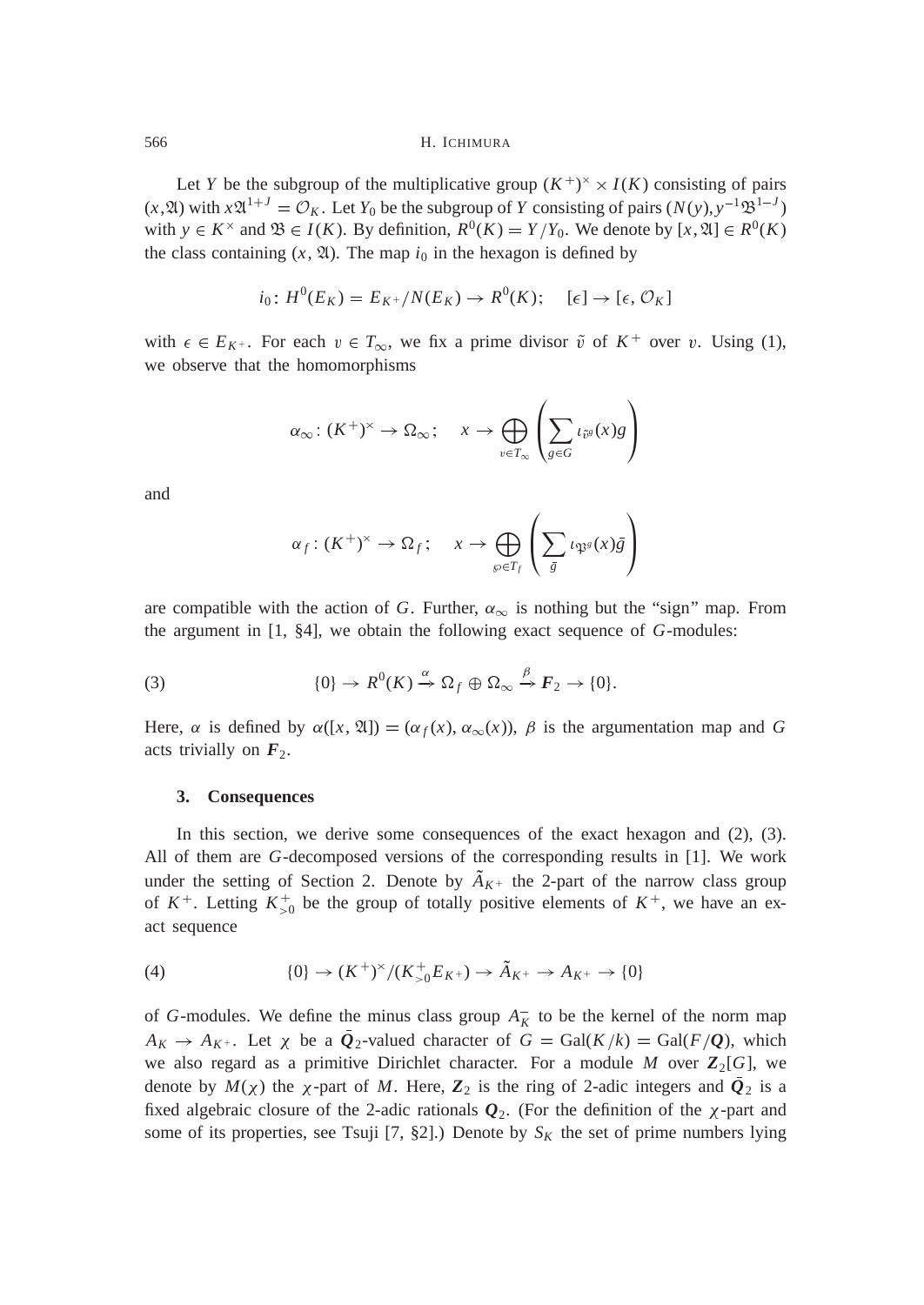below some prime ideal in  $T_f$ . In all what follows, we assume that  $\chi$  is a *nontrivial* character. The following is a version of [1, Theorem 13.8].

**Theorem 2.** *Under the above setting, the groups*  $H^{i}(K/K^{+}; A_{K})(\chi)$  *with*  $i = 0$ *and* 1 *are trivial if and only if* (i)  $\chi(l) \neq 1$  *for all*  $l \in S_K$  *and* (ii)  $|A_{K^+}(\chi)| = |A_{K^+}(\chi)|$ .

The following corollary is a version of [1, Corollary 13.10] and Hasse [2, Satz 45].

**Corollary 2.** *Under the above setting, the group*  $A_K^-(\chi)$  *is trivial if and only if* (i)  $\chi(l) \neq 1$  *for all*  $l \in S_K$  *and* (ii)  $A_{K^+}(\chi)$  *is trivial.* 

Let  $h_M$  be the class number in the narrow sense of a number field *M*. When *M* is an imaginary abelian field, let  $h_M^-$  be the relative class number of M. We can easily show that  $h_k^-$  (resp.  $h_{k^+}$ ) divides  $h_k^-$  (resp.  $h_{K^+}$ ) using class field theory. The following is an immediate consequence of Corollary 2.

**Corollary 3.** *Under the above setting, the ratio*  $h_K^-/h_k^-$  *is odd if and only if* (i) *no prime number l in S<sup>K</sup> splits in F and* (ii)  $h_{K^+}/h_{k^+}$  *is odd.* 

To prove these assertions, we prepare the following two lemmas. For a number field *L*, let  $\mu(L)$  be the group of roots of unity in *L* and  $\mu_2(L)$  the 2-part of  $\mu(L)$ .

**Lemma 1.** *The group*  $H^1(K/K^+; E_K)(\chi)$  *is trivial.* 

Proof. Let  $_{N}E_{K}$  be the group of units  $\epsilon \in E_{K}$  with  $N(\epsilon) = \epsilon^{1+J} = 1$ . We have  $N(\epsilon) = 1$  if and only if  $\epsilon \in \mu(K)$  by a theorem on units of a CM-field (cf. Washington [9, Theorem 4.12]). Since  $\mu(K)^2 = \mu(K)^{1-J} \subseteq E_K^{1-J}$ , we obtain a surjection

$$
\mu(K)/\mu(K)^2 \to H^1(K/K^+; E_K) = {}_N E_K/E_K^{1-J}
$$

of *G*-modules. However, as  $[K : k]$  is odd, we have

$$
\mu(K)/\mu(K)^{2} = \mu_{2}(K)/\mu_{2}(K)^{2} = \mu_{2}(k)/\mu_{2}(k)^{2}.
$$

Since  $\chi$  is nontrivial, the  $\chi$ -part  $(\mu_2(k)/\mu_2(k)^2)(\chi)$  is trivial. Hence, we obtain the assertion.  $\Box$ 

**Lemma 2.** *The natural map*  $A_K$ + $(\chi)$   $\rightarrow$   $A_K(\chi)$  *is injective.*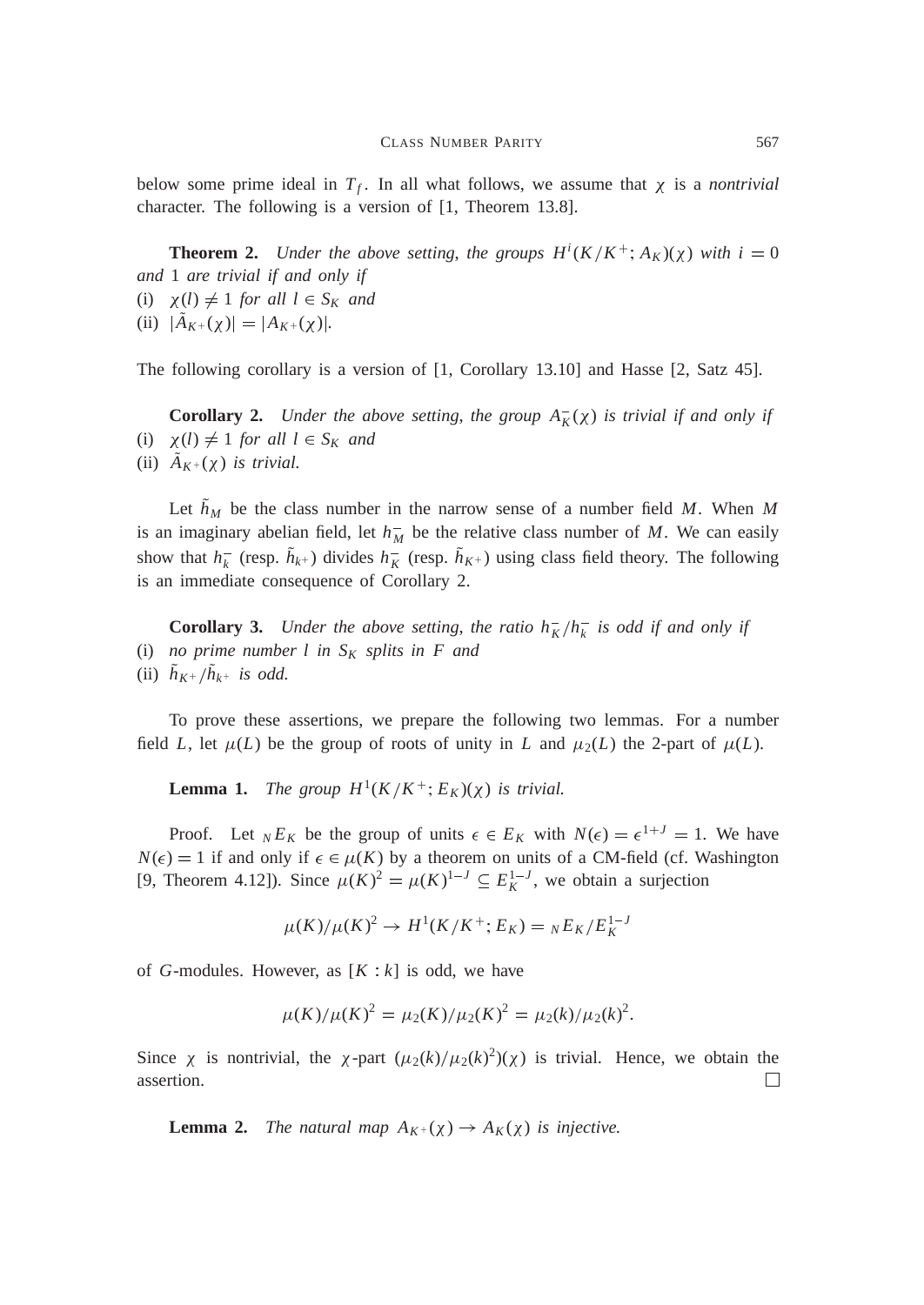Proof. Denote the natural map  $A_{K^+} \to A_K$  by *i*. Let  $\mathfrak A$  be an ideal of  $K^+$  with the class  $[\mathfrak{A}] \in \ker \iota$ . Then  $\mathfrak{A} \mathcal{O}_K = x \mathcal{O}_K$  for some  $x \in K^\times$ . We see that  $\epsilon = x^{1-J}$  is a unit of *K* with  $N(\epsilon) = 1$ . It is known that the map

$$
\ker \iota \to H^1(K/K^+; E_K); [\mathfrak{A}] \to x^{1-J} E_K^{1-J}
$$

is an injective *G*-homomorphism ([1, Theorem 7.1]). Then, from Lemma 1, we see that the  $\chi$ -part (ker  $\iota$ )( $\chi$ ) is trivial, from which we obtain the assertion.  $\Box$ 

Proof of Theorem 2. Let  $\wp$  be a prime ideal in  $T_f$ , and  $l = \wp \cap \mathbf{Q} \in S_K$ . We see that the  $\chi$ -part  $F_2[G/G_{\varphi}](\chi) \neq \{0\}$  if and only if  $\chi$  factors through  $G/G_{\varphi}$ , which is equivalent to  $\chi(G_{\varnothing}) = \{1\}$ . Since  $[k^+ : Q]$  is a 2-power and  $[F : Q]$  is odd, we have  $\chi(G_{\wp}) = \{1\}$  if and only if  $\chi(l) = 1$ . Hence, we have shown that the condition (i) in Theorem 2 is equivalent to the condition  $\Omega_f(\chi) = \{0\}$ . By the hexagon and Lemma 1, we see that  $H^0(A_K)(\chi)$  and  $H^1(A_K)(\chi)$  are trivial if and only if (iii)  $R^1(K)(\chi) = \{0\}$ and (iv) the map

$$
i_0\colon H^0(E_K)(\chi) = (E_{K^+}/N(E_K))(\chi) \to R^0(K)(\chi)
$$

is an isomorphism. By (2) and the above, the condition (iii) is equivalent to (i). Under the condition (i), we see that  $R^0(K)(\chi) = \Omega_{\infty}(\chi)$  from the exact sequence (3), and that for each class  $[\epsilon] \in H^0(E_K)(\chi)$  with  $\epsilon \in E_{K^+}$ , we have  $i_0([\epsilon]) = \alpha_{\infty}(\epsilon)$  from the definitions of the maps  $i_0$  and  $\alpha$ . Further, the 2-rank of  $\Omega_{\infty}(\chi)$  is larger than or equal to that of  $H^0(E_K)(\chi)$  by a theorem of Minkowski on units of a Galois extension (cf. Narkiewicz [5, Theorem 3.26]). Therefore, under (i), we observe that the condition (iv) holds if and only if  $\alpha_{\infty}(E_{K^+})(\chi) = \Omega_{\infty}(\chi)$ . We see that the last condition is equivalent to the condition (ii) in Theorem 2 because of the exact sequence (4) and  $\alpha_{\infty}((K^+)^{\times})(\chi) = \Omega_{\infty}(\chi)$ . Therefore, we obtain Theorem 2. П

Proof of Corollary 2. First, we show the "only if" part assuming that  $A_K^-(\chi)$  is trivial. By Lemma 2, we can regard  $A_{K+}(\chi)$  as a subgroup of  $A_K(\chi)$ . Assume that  $A_{K^+}(\chi)$  is nontrivial. Then there exists a class  $c \in A_{K^+}(\chi)$  of order 2. We have  $c^J =$  $c = c^{-1}$ , and hence  $c \in A_K^-(\chi)$ . It follows that  $A_K^-(\chi)$  is nontrivial, a contradiction. Hence,  $A_{K^+}(\chi) = \{0\}$ . It follows that  $A_K(\chi)$  is trivial by the exact sequence

$$
\{0\} \to A_K^-(\chi) \to A_K(\chi) \xrightarrow{1+J} A_{K^+}(\chi) \to \{0\}.
$$

Therefore, the "only if" part follows from Theorem 2. Next, assume that the conditions (i) and (ii) in Corollary 2 are satisfied. Then,  $A_{K^+}(\chi) = \{0\}$ , and the groups  $H^{i}(A_K)(\chi)$  (*i* = 0, 1) are trivial by Theorem 2. As the cohomology groups are trivial, we obtain an exact sequence

$$
\{0\} \to A_{K^+}(\chi) \hookrightarrow A_K(\chi) \xrightarrow{1-J} A_K^{1-J}(\chi) = A_K^-(\chi) \to \{0\}.
$$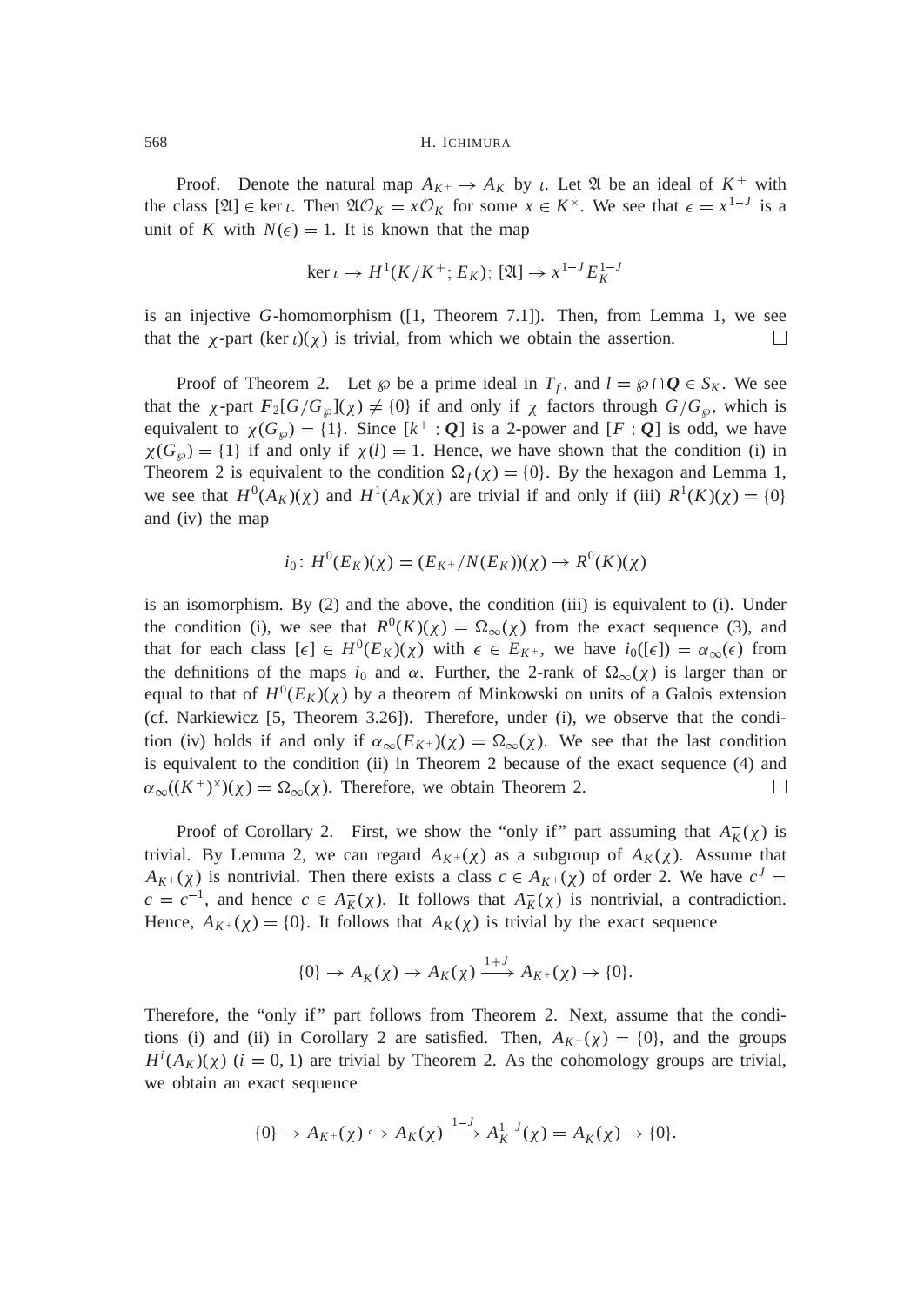Since  $A_{K^+}(\chi) = \{0\}$ , we see that  $A_K(\chi) = A_K^-(\chi)$ , and

$$
A_K^-(\chi) = A_K^-(\chi)^{1-J} = A_K^-(\chi)^2
$$

from the above exact sequence. Therefore,  $A_K^-(\chi)$  is trivial.

# **4. Proof of Theorem 1**

We use the same notation as in Section 1. In particular,  $d \in \mathbb{Z}$  is a fixed integer with  $\sqrt{d} \notin K_0$  and  $L_n$  is the quadratic twist of  $K_n$  associated to *d*. We have  $L_n^+ = K_n^+$ . Let *k* (resp.  $k_d$ ) be the maximal intermediate field of  $K_0/Q$  (resp.  $L_0/Q$ ) of 2-power degree, and let  $F_0$  be the maximal subfield of  $K_0^+ = L_0^+$  of odd degree over  $Q$ . Then *k* and  $k_d$  are imaginary abelian fields with  $k^+ = k_d^+$ . Let  $B_n/Q$  be the real abelian field with conductor  $p^{n+1}$  and  $[\mathbf{B}_n : \mathbf{Q}] = p^n$ . We put  $F_n = F_0 \mathbf{B}_n$ . Then  $L_n = k_d F_n$ and  $K_n = kF_n$ . The triples  $(k_d, F_n, L_n)$  and  $(k, F_n, K_n)$  correspond to  $(k, F, K)$  in Sections 2 and 3. We see that

$$
(5) \tS_{L_n} = S_d \t or \tS_d \cup \{p\}
$$

and  $S_{K_n} = \{p\}$ . We put

$$
G_n = \text{Gal}(F_n/\mathcal{Q}) = \text{Gal}(L_n/k_d) = \text{Gal}(K_n/k),
$$

and

$$
\Delta = \text{Gal}(F_0/\mathcal{Q}), \quad \Gamma_n = \text{Gal}(F_n/F_0) = \text{Gal}(\mathcal{B}_n/\mathcal{Q}).
$$

Then we have a natural decomposition  $G_n = \Delta \times \Gamma_n$ . For characters  $\varphi$  and  $\psi$  of  $\Delta$ and  $\Gamma_n$  respectively, we regard  $\varphi \psi = \varphi \times \psi$  as a character of  $G_n$ . Further, we regard  $\varphi$ ,  $\psi$  and  $\varphi\psi$  also as primitive Dirichlet characters. The class groups  $A_{L_n}^-$ ,  $A_{K_n}^-$  and  $A_{K_n^+}$  are modules over  $G_n$ . We can naturally regard  $A_{L_{n-1}}^-$  as a subgroup of  $A_{L_n}^-$  since  $L_n/L_{n-1}$  is a cyclic extension of degree  $p \neq 2$  and  $A_{L_{n-1}}^-$  is the 2-part of the class group. Actually, it is a direct summand of  $A_{L_n}^-$  (cf. [9, Lemma 16.15]). We see that

(6) 
$$
A_{L_n}^- / A_{L_{n-1}}^- = \bigoplus_{\varphi, \psi_n} A_{L_n}^- (\varphi \psi_n)
$$

where  $\varphi$  (resp.  $\psi_n$ ) runs over a complete set of representatives of the  $\mathbf{Q}_2$ -conjugacy classes of the  $\bar{Q}_2$ -valued characters of  $\Delta$  (resp.  $\Gamma_n$  of order  $p^n$ ). Regarding  $A^-_{K_{n-1}}$  as a subgroup of  $A_{K_n}^-$ , we have a similar decomposition for  $A_{K_n}^-/A_{K_{n-1}}^-$ . As  $S_{K_n} = \{p\}$ and  $(\varphi \psi_n)(p) = 0$ , we obtain the following assertion from Corollary 2 for the triple  $(k, F_n, K_n)$ .

**Lemma 3.** Let  $n \geq 1$  be an integer, and the characters  $\varphi$  and  $\psi_n$  be as in (6). *Then*  $A_{K_n}^- (\varphi \psi_n) = \{0\}$  *if and only if*  $A_{K_n^+} (\varphi \psi_n) = \{0\}.$ 

 $\Box$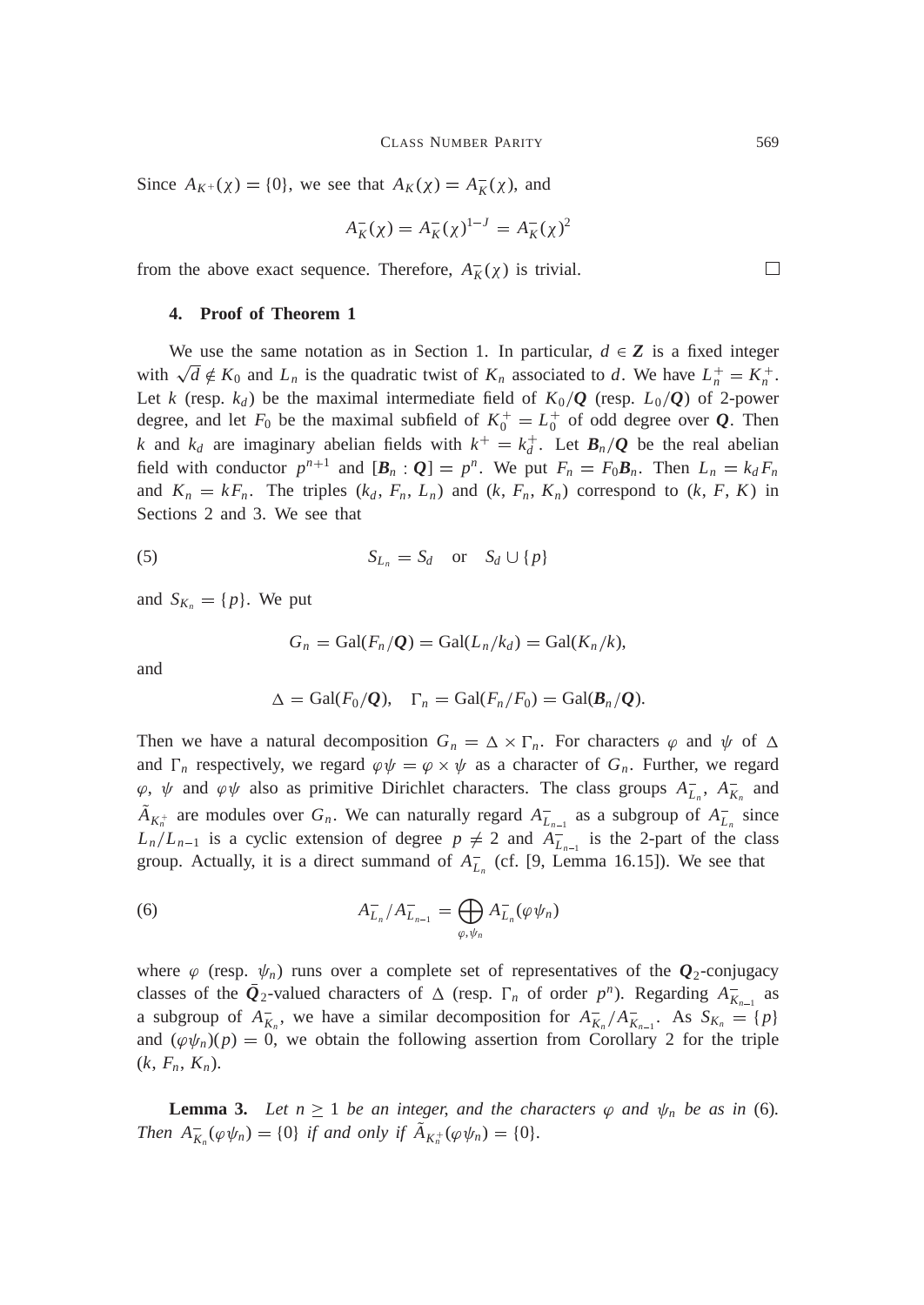Proof of Theorem 1 (I). Let  $\varphi$  and  $\psi_n$  be as in (6). As the orders of  $\varphi$  and  $\psi_n$ are relatively prime to each other, we have  $(\varphi \psi_n)(l) = 1$  if and only if  $\varphi(l) = \psi_n(l) = 1$ for a prime number *l*. Let *n* be an integer with  $n \geq n_d$ . Then we have  $\psi_n(l) \neq 1$  and hence  $(\varphi \psi_n)(l) \neq 1$  for all prime numbers  $l \in S = S_d$ . Further, we have  $(\varphi \psi_n)(p) = 0$ . Hence, by (5), the condition (i) in Corollary 2 for the triple  $(k_d, F_n, L_n)$  is satisfied. It follows that the condition  $A_{L_n}^-(\varphi \psi_n) = \{0\}$  is equivalent to  $A_{K_n^+}(\varphi \psi_n) = \{0\}$ . (Note that  $L_n^+ = K_n^+$ .) Therefore, we obtain Theorem 1(I) from Lemma 3.  $\Box$ 

To show Theorem 1 (II), assume that  $n_d \geq 2$  and let *n* be an integer with  $1 \leq n$  $n_d$ . We put

$$
S^{(n)} = \{l \in S = S_d \mid \text{ord}_p(l^{p-1} - 1) \ge n + 1\}.
$$

From the definition, we see that

$$
S \supseteq S^{(1)} \supseteq S^{(2)} \supseteq \cdots \supseteq S^{(n_d-1)}
$$

and that each  $S^{(n)}$  is non-empty. Let  $\varphi$  (resp.  $\psi_n$ ) be a  $\bar{Q}_2$ -valued character of  $\Delta$  (resp. of  $\Gamma_n$  of order  $p^n$ ). Denote by  $\varphi_0$  the trivial character of  $\Delta$ . Theorem 1 (II) is a consequence of the following assertion.

**Proposition 1.** *Under the above setting*, *the following hold.* (I) *The class group*  $A_{L_n}^-(\varphi \psi_n)$  *is nontrivial if*  $\varphi(l) = 1$  *for some*  $l \in S^{(n)}$ *. In particular,*  $A_{L_n}^-(\varphi_0 \psi_n)$  *is nontrivial.* (II) If  $A_{K_n}^- (\varphi \psi_n) = \{0\}$ , the converse of the first assertion of (*I*) holds.

Proof. Applying Corollary 2 for the triple  $(k_d, F_n, L_n)$ , we see from Lemma 3 that  $A_{L_n}^-(\varphi\psi_n) = \{0\}$  if and only if (i)  $(\varphi\psi_n)(l) \neq 1$  for all  $l \in S = S_d$  and (ii)  $A_{K_n}^-(\varphi\psi_n) =$ {0}. We have  $\psi_n(l) = 1$  for  $l \in S^{(n)}$ , and  $\psi_n(l) \neq 1$  for  $l \in S \setminus S^{(n)}$ . Therefore, we see that the condition (i) is satisfied if and only if  $\varphi(l) \neq 1$  for all  $l \in S^{(n)}$  noting that the orders of  $\varphi$  and  $\psi_n$  are relatively prime. From this, we obtain the proposition.  $\Box$ 

We put  $M_n = K_n(\sqrt{d}) = K_n L_n$ . On the relative class number  $h_{M_n}^-$  of  $M_n$ , the following assertion holds.

**Proposition 2.** (I) When  $n \ge n_d$ , the ratio  $h_{M_n}^-/h_{M_{n-1}}^-$  is odd if and only if  $h_n^*/h_{n-1}^*$ *is odd.* (II) *When*  $n_d \geq 2$  *and*  $1 \leq n < n_d$ ,  $h_{M_n}^-/h_{M_{n-1}}^-$  *is even.* 

To prove this proposition, we need to show the following lemma. For an imaginary abelian field *N*, we put

$$
\mathcal{E}_N = E_N / \mu(N) E_{N^+}.
$$

It is well known that the unit index  $Q_N = |\mathcal{E}_N|$  is 1 or 2 ([9, Theorem 4.12]).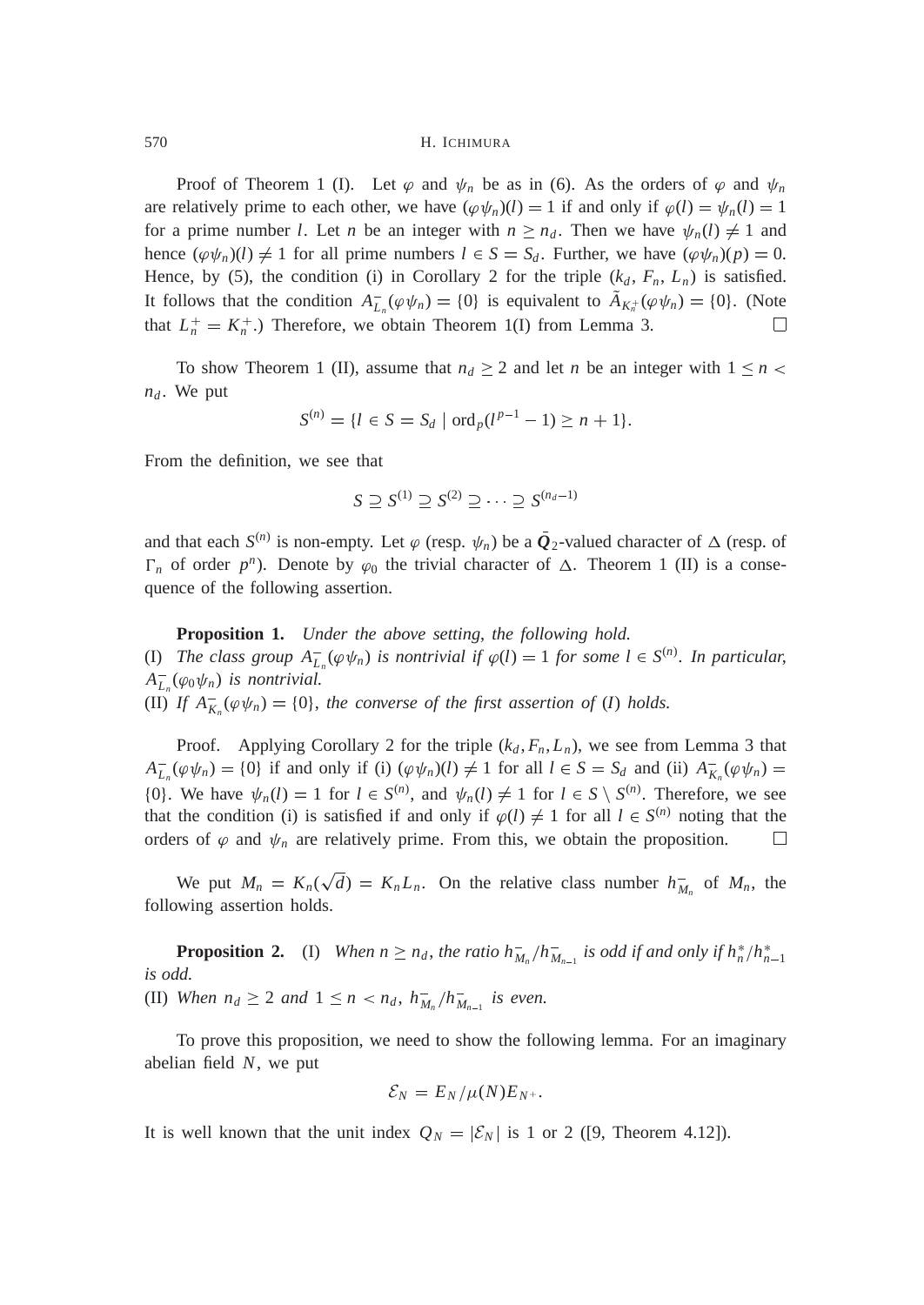**Lemma 4.** Let T and N be imaginary abelian fields with  $N \subseteq T$ . If the degree  $[T : N]$  *is odd, then*  $Q_T = Q_N$ *.* 

Proof. We first show that the inclusion map  $N \to T$  induces an injection  $\mathcal{E}_N \hookrightarrow$  $\mathcal{E}_T$ . For a unit  $\epsilon$  of *N*, assume that  $\epsilon = \zeta \eta$  for some  $\zeta \in \mu(T)$  and  $\eta \in E_{T^+}$ . Let  $\rho$ be a nontrivial element of the Galois group  $G = \text{Gal}(T/N)$ . Then, as  $\epsilon = \epsilon^{\rho}$ , we see that  $\zeta^{1-\rho} = \eta^{\rho-1} \in \mu(T) \cap E_{T^+}$ . Hence,  $\zeta^{1-\rho} = \pm 1$ . However, as  $N_{T/N}(\zeta^{1-\rho}) = 1$  and [*T* : *N*] is odd, the case  $\zeta^{1-\rho} = -1$  does not happen. Hence,  $\zeta^{1-\rho} = 1$  for all  $\rho \in G$ . It follows that  $\zeta \in \mu(N)$  and hence  $\eta \in E_{N^+}$ . Therefore, we can regard  $\mathcal{E}_N$  as a subgroup of  $\mathcal{E}_T$ . In particular,  $Q_N$  divides  $Q_T$ .

Assume that  $Q_N \neq Q_T$ . Then we have  $|\mathcal{E}_T| = |\mathcal{E}_T/\mathcal{E}_N| = 2$ . Regarding  $\mathcal{E}_T$  as a module over *G*, we have a canonical decomposition

$$
\mathcal{E}_T = \mathcal{E}_T / \mathcal{E}_N = \bigoplus_{\chi} \mathcal{E}_T(\chi)
$$

where  $\chi$  runs over a complete set of representatives of the  $\mathcal{Q}_2$ -conjugacy classes of the *nontrivial*  $\bar{Q}_2$ -valued characters of *G*. Hence,  $|\mathcal{E}_T(\chi)| = 2$  for some such  $\chi$ . Let  $Z_2[\chi]$  be the subring of  $\bar{Q}_2$  generated by the values of  $\chi$  over  $Z_2$ . The group  $\mathcal{E}_T(\chi)$  is naturally regarded as a module over the principal ideal domain  $\mathbb{Z}_2[\chi]$ . Since the order of  $\chi$  is odd and  $\geq 3$ , we observe that  $\mathbb{Z}_2[\chi] \cong \mathbb{Z}_2^d$  as  $\mathbb{Z}_2$ -modules for some  $d \geq 2$ . Hence,  $|\mathcal{E}_n(\chi)|$  is a multiple of  $2^d$ , which contradicts  $|\mathcal{E}_n(\chi)| = 2$ . Therefore, we obtain П  $Q_N = Q_T$ .

Proof of Proposition 2. By Lemma 4, we have  $Q_{M_n} = Q_{M_{n-1}}$  and  $Q_{L_n} = Q_{L_{n-1}}$ for all  $n \geq 1$ . Therefore, using the class number formula [9, Theorem 4.17], we see that

$$
h_{M_n}^-/h_{M_{n-1}}^- = p \prod_{\varpi} \prod_{\psi_n} \left(-\frac{1}{2}B_{1,\varpi \psi_n}\right)
$$

where  $\varpi$  runs over the odd Dirichlet characters associated to  $M_0$ , and  $\psi_n$  over the even characters of conductor  $p^{n+1}$  and order  $p^n$ . Further,  $B_{1,\varpi \psi_n}$  denotes the generalized Bernoulli number. We easily see that  $\varpi$  equals an odd Dirichlet character associated to  $K_0$  or  $L_0$  since  $M_0/K_0^+$  is an imaginary biquadratic extension with the imaginary quadratic subextensions  $K_0$  and  $L_0$ . Hence, using the class number formulas for  $L_n$ ,  $K_n$  and  $Q_{L_n} = Q_{L_{n-1}}$ , we obtain

$$
h_{M_n}^-/h_{M_{n-1}}^- = h_n^*/h_{n-1}^* \times h_n^-/h_{n-1}^-.
$$

Therefore, the assertion follows from Theorem 1.

 $\Box$